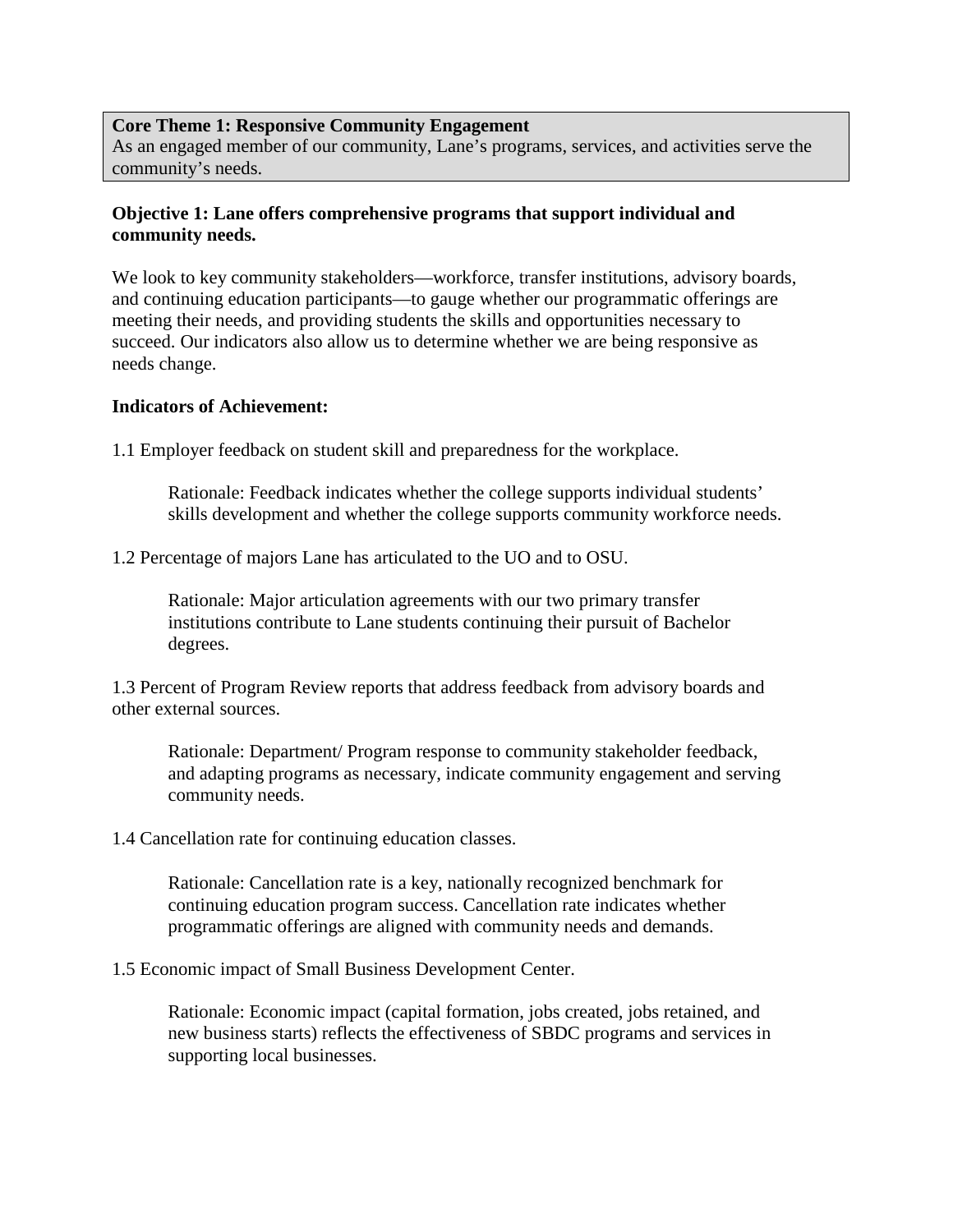## **Objective 2: Lane serves the intellectual and social needs of the community through non-academic programs and services**.

To measure the extent to which we are serving community needs outside the classroom, we evaluate three of our widest-reaching activities.

### 1.6 Listenership of KLCC

Rationale: Listenership of KLCC public radio is a measure of our broadestreaching non-academic service that supports the intellectual and cultural needs of our community.

1.7 Progress toward carbon neutrality.

Rationale: Progress toward carbon neutrality is a key indicator of the college's many efforts on behalf of environmental stewardship and resilience.

1.8 Participation rate for college-sponsored arts and cultural events.

Rationale: Arts and cultural programming are an integral part of our relationship with our community, and participation rates indicate community interest and engagement.

**Core Theme 2: Accessible and Equitable Learning Opportunities** Lane's policies, procedures, programs, and services facilitate open, fair, and just educational experiences.

# **Objective 1: Lane minimizes barriers and maximizes opportunities for diverse student populations.**

To gauge the extent to which the college minimizes barriers and maximizes opportunities for its students, we consider comparative data in terms of how students of various demographic groups participate in, are admitted to, and succeed in LCC programs. We also assess various modalities and options created for diverse student needs.

\*Please note, for indicators 2.1, 2.2, and 2.4, we consider these preliminary baseline measures. We do not necessarily expect that these will be our long term indicators, rather they allow for a baseline survey to determine either future "achievement gap" measures, and/or inform more specific measures.

# **Indicators of Achievement:**

2.1 Percentage of programs at Lane whose student enrollment reflects the college's overall student demographics.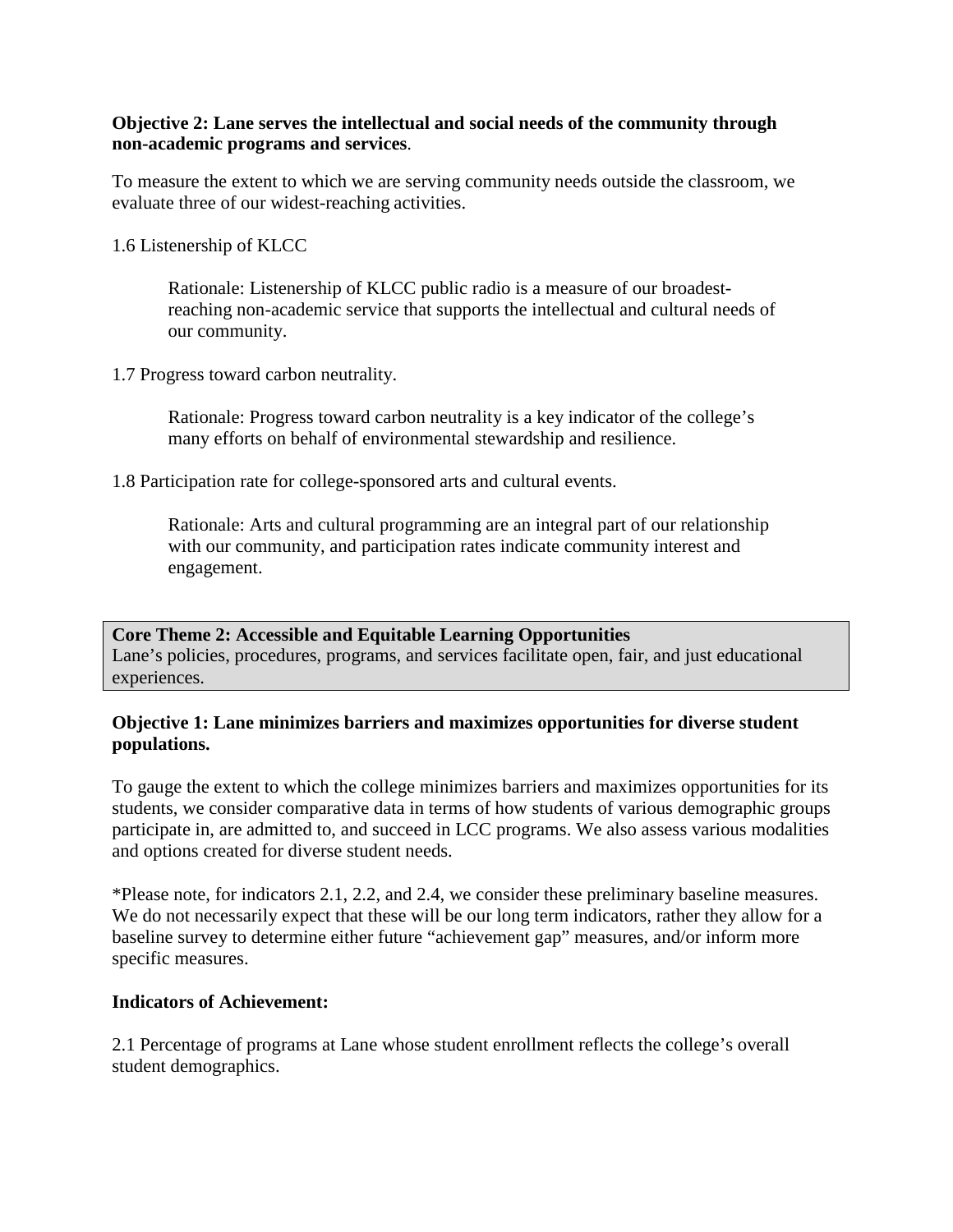Rationale: An examination of program enrollment will highlight the possible existence of barriers for diverse student populations.

2.2 Assessment of Lane demographics in relation to the demographics of Lane County

Rationale: An examination of the demographics of LCC programs as compared to Lane County demographics will produce baseline measures with regards to accessibility.

2.3 Students and program success rate measured by disaggregation of Core Theme Indicators 4.4 and 4.5. Data is disaggregated by: race/ethnicity, Pell Grant support, ELL, previous ABS/ESL/Dev Ed enrollment, veterans, age and disability status.

Rationale: Success by students in these populations indicates Lane's equity.

2.4. Percent of students enrolled in ABSE or ESL who transition successfully to post-secondary education.

Rationale: As required data elements for Lane's Title II Workforce Investment Opportunity Act federal grant, this indicator assesses how well students are progressing towards their educational goals.

2.5 Percentage of courses within disciplines that have distance learning offerings.

Rationale: Providing multiple teaching modalities in a broad range of disciplines reduces barriers to accessing educational opportunities.

### **Core Theme 3: Quality Educational Environment**

Lane's quality educational environment embraces academic and instructional integrity, and relevance, rigor, innovation, and transparency

### **Objective 1: Lane employs high-impact practices.**

To determine how successfully services and programs create a quality educational environment, the college considers three key areas of student engagement: student awareness of evidencebased practices, student perception of the effect of these practices on their educational experience, and student ownership of their own learning as a result of these practices.

### **Indicators of Achievement:**

3.1 Students report high levels of awareness of, and satisfaction with, evidence-based practices on campus.

3.2 Percentage of degree-seeking students accessing advising and academic planning to create clear roadmaps to learning and success.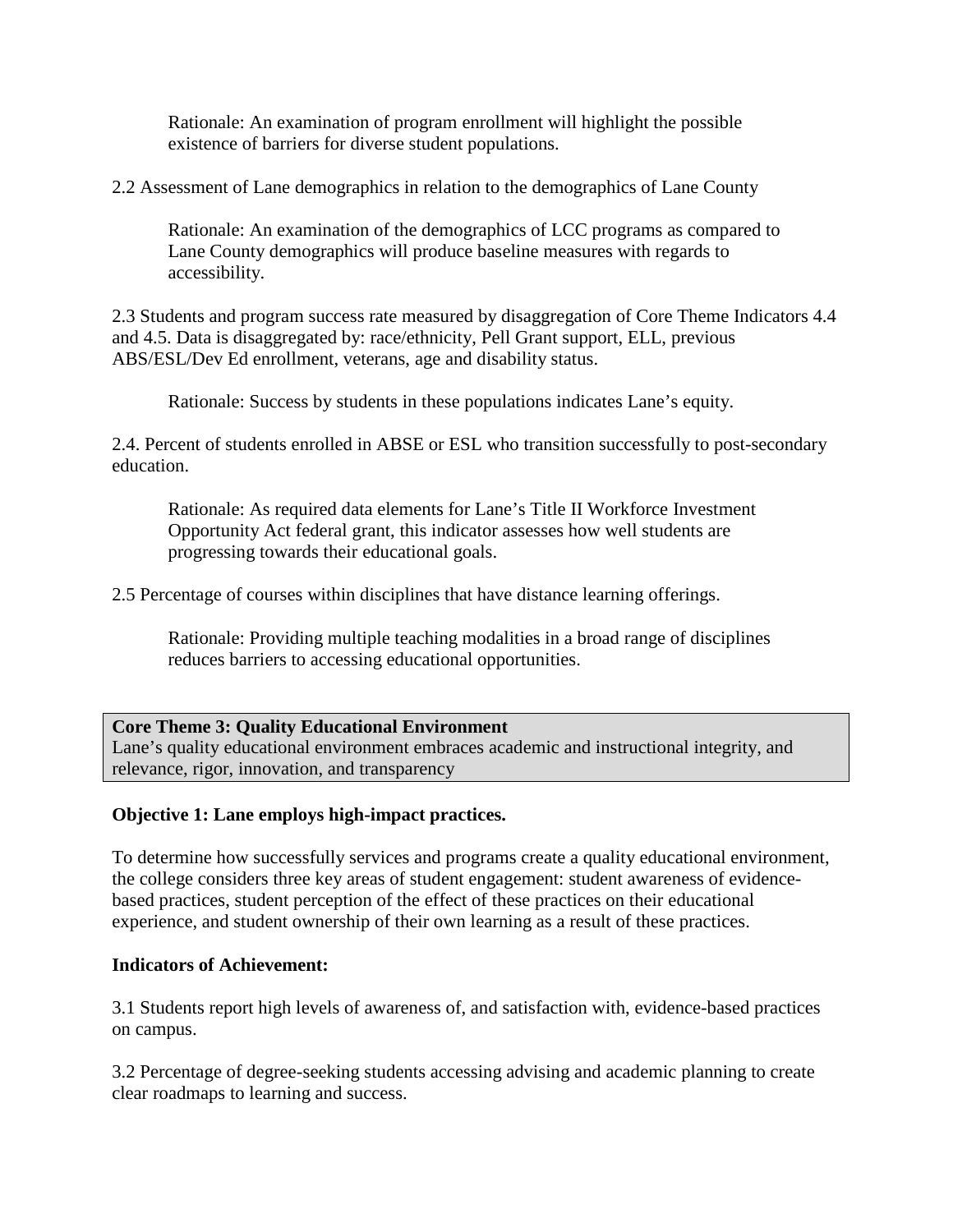## **Objective 2: Lane faculty and staff regularly engage in professional development to promote currency and innovation focused on improving teaching, learning, and the educational environment.**

In order to gauge the extent to which the college supports and contributes to the ongoing improvement of Lane's educational environment, we measure how many employees participate in professional development opportunities.

3.3 Percentage of employees who participate in professional development activities related to current thinking about teaching in their fields.

3.4 Median contact hours per employee in professional development activities that further develop competencies and skills specific to college role or responsibility.

## **Objective 3: Lane designs intentional curricula to support discipline-level, \*program-level and college-level outcomes.**

Designing curricula with intentionality involves connecting each curriculum to student learning objectives and outcomes at three levels (discipline, the program, and the college) and maintaining currency. We look at curricula mapped to Lane's Core Learning Outcomes because theses outcomes create this connection between levels. We also gauge how well curricula reflect evidence-based practices in the field.

\*using the definition and delineation of programs used by APROC

3.5 Percentage of educational programs that are mapped to Core Learning Outcomes.

3.6 Percentage of educational programs that are systematically reviewed and revised to reflect current disciplinary and industry standards and workforce needs through either the program review process or external accreditation.

3.7 Percentage of educational programs that are assessed against Core Learning Outcomes.

# **Objective 4: Lane implements systematic planning, analysis, and coordination of efforts and initiatives that are teaching and learning-focused.**

3.8 Progress toward Learning Plan goal attainment.

**Core Theme 4: Individual Student Achievement** Lane's students advance on their academic paths and reach their educational goals.

# **Objective 1: Students progress toward their educational objectives.**

To determine the extent to which students are advancing, we use established measures of student